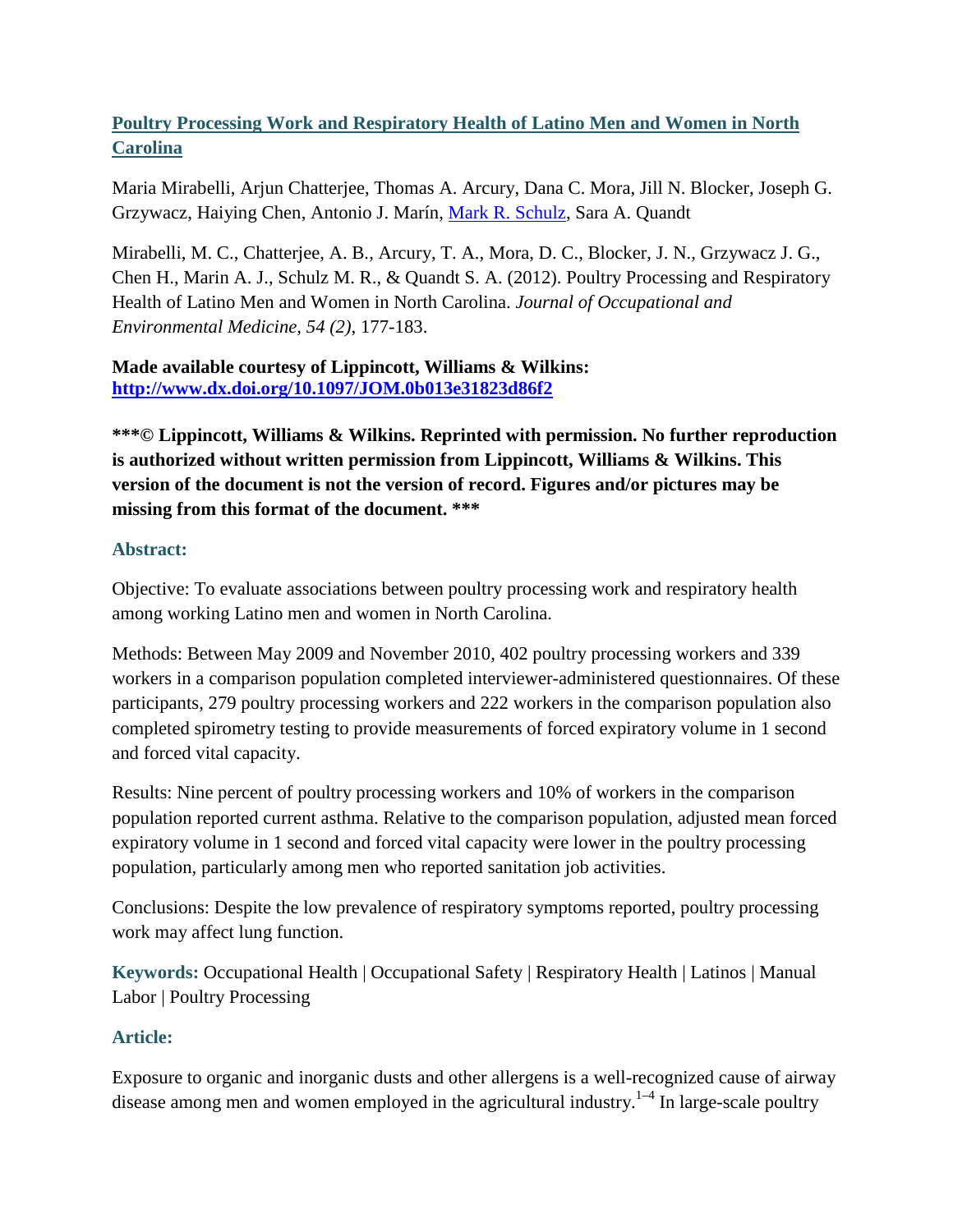production, workers inside poultry barns and processing plants encounter high levels of ammonia, bacteria, and dust on the job.<sup>5–8</sup> Because of the high concentrations of the exposures and their irritant properties, bronchial hyperresponsiveness,  $\degree$  coughing,  $\degree$ <sup>9,10</sup> wheezing,  $\degree$ <sup>10</sup> nasal symptoms,<sup>11,12</sup> and changes in lung function  $5,8-10$  have been investigated extensively among poultry barn workers.

In contrast, relatively few data are available to describe inhalation exposures and respiratory health symptoms among individuals employed in poultry processing plants (ie, slaughterhouses, abattoirs), where live birds are received and then moved through the processing facility on a production line. Along the line, workers hang, kill, defeather, clean, eviscerate, and cut the poultry into parts that are then packaged, boxed, and shipped.<sup>13,14</sup> In addition to working on the line, employees clean machinery and floors; inspect and repair equipment; assemble boxes; and load, stack, and move pallets of packaged poultry. Throughout the facilities, workers may encounter cold temperatures and high humidity, and potential inhalation exposures include aerosolized chlorine compounds, cleaning agents, and machining and other fluids; airborne allergens, bacteria, dusts, endotoxin, and fungi; and carbon dioxide. The extent to which appropriate respiratory protection or mechanical ventilation systems are used in the poultry processing industry is unknown, though outbreaks of psittacosis and pneumonia  $15-17$  and reports of eye and respiratory tract irritation  $5,13,18$  suggest that workers' airways may not be sufficiently protected.

Previous epidemiologic research conducted in North Carolina has reported depressive symptoms,<sup>19</sup> dermatologic conditions,<sup>20</sup> and musculoskeletal problems  $^{18,19,21}$  in the largely minority and immigrant poultry processing workforce, indicating that workers may be vulnerable to a range of occupational hazards. Our analyses build on these findings and the strong evidence of an association between poultry barn work and respiratory health by assessing self-reported respiratory symptoms and measurements of lung function among workers in the Latino poultry processing workforce in western North Carolina. We used these data to evaluate associations between poultry processing activities and respiratory health.

## **MATERIALS AND METHODS**

## *Study Population*

Between May 2009 and November 2010, we conducted a cross-sectional study among men and women living in communities surrounding three poultry processing plants in North Carolina. Potential participants were recruited in person by Spanish-speaking study personnel who visited homes selected randomly from a comprehensive listing developed by community-based study personnel to identify housing units with Spanish-speaking residents. Recruitment began with an original goal of enrolling 552 participants (276 poultry processing workers and 276 workers in other manual jobs), with equal numbers of men and women in each group. Recruitment of more than one participant from each housing unit was allowed. To meet the enrollment target for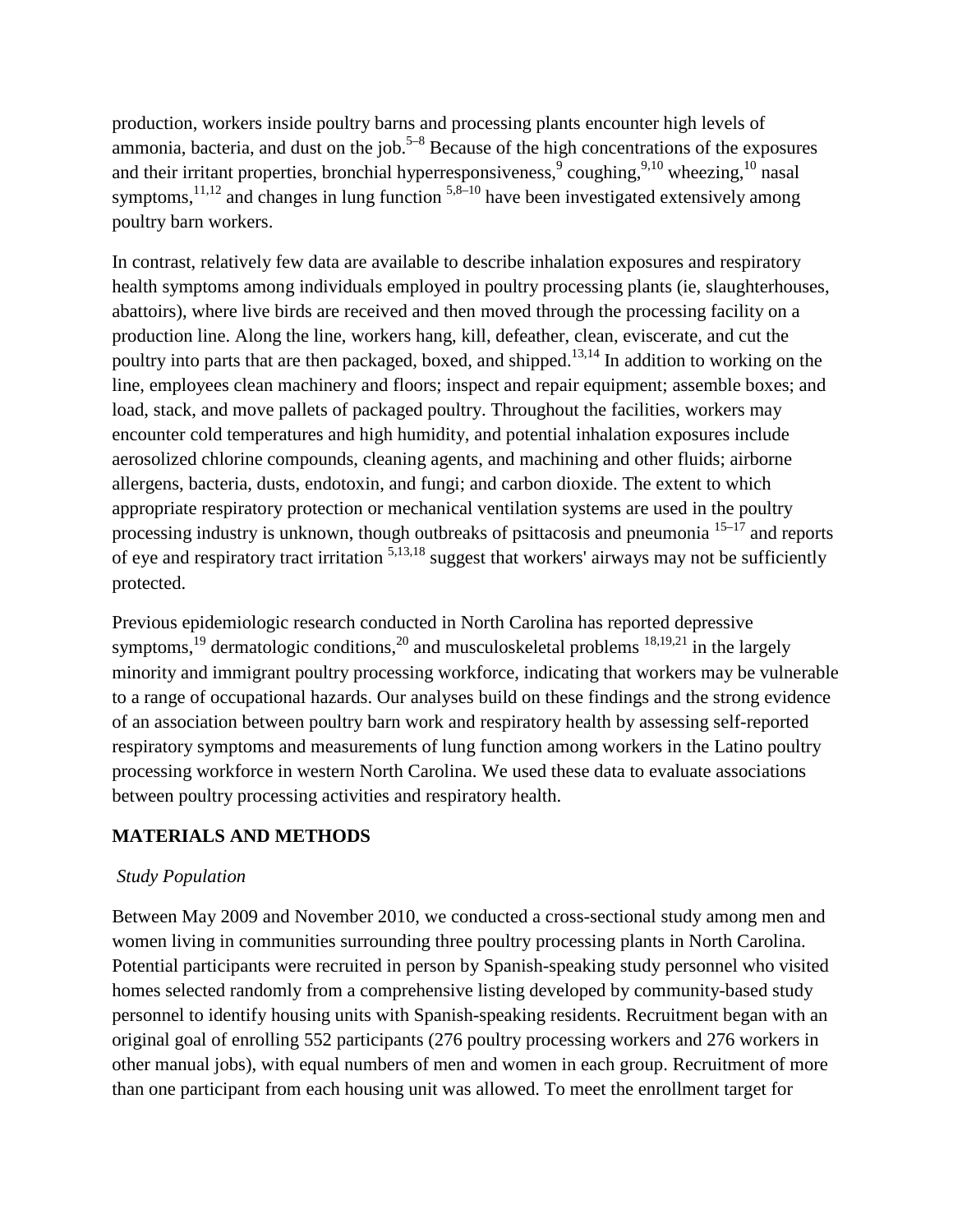subsequent follow-up of the cohort, recruitment continued beyond the original goal. In total, 1681 housing units were visited and 1526 adults in 965 housing units were screened for eligibility; 957 of the individuals screened were eligible for participation.

Potential participants were eligible for inclusion if they were adults who self-identified as Latino or Hispanic (hereafter referred to as "Latino") and were employed and working in poultry processing or other manual labor jobs of 35 or more hours per week at the time of recruitment. Poultry processing was defined as nonsupervisory work in a poultry processing plant. The comparison population included individuals employed in a range of other jobs and recruited from the same communities. To be included in the comparison population, participants had to be employed for pay in manual jobs, excluding jobs in poultry processing or poultry production. Manual jobs included those in childcare, construction, hotels, landscaping, manufacturing, restaurants, and other service industries. Quality control workers in poultry processing plants and chicken catchers were excluded from both groups.

After screening for eligibility, trained data collectors successfully enrolled 742 (78%) individuals who completed face-to-face, interviewer-administered questionnaires. We excluded one participant (<1%) with missing information for the covariates included in our analysis, resulting in a final study population of 741 participants for analysis of questionnaire-based respiratory symptoms. Of these participants, 518 completed spirometry testing, which was conducted at data collection clinics scheduled in each of the communities within 1 month of when participants in the community completed the questionnaires. We excluded 17 participants (3%) whose spirometry testing yielded unusable results and our final population for the analysis of spirometry data includes 501 participants. The study methods and materials were approved by the Wake Forest University Health Sciences institutional review board and all participants provided written informed consent.

## *Occupational Exposures*

In this analysis, the main exposure of interest was employment in poultry processing. In addition, each participant in the poultry processing population responded to survey questions designed to identify poultry-related activities that were part of his or her job. The list of activities included receiving, hanging, killing, plucking, cutting, eviscerating, washing-up, trimming, deboning, chilling, packing, sanitizing, and other activities. Participants who reported performing other activities were asked to specify their job activities; the reported activities included operating the production line, performing mechanic and utility-related tasks, sharpening knives, and performing other tasks as needed. Because of the small number of participants reporting several of the individual poultry processing activities, some activities were combined into groups (ie, receiving, hanging, killing, and plucking; cutting and evisceration; chilling and packing) corresponding to main production areas, $13$  and each participant was categorized according to whether he or she performed any of the grouped activities.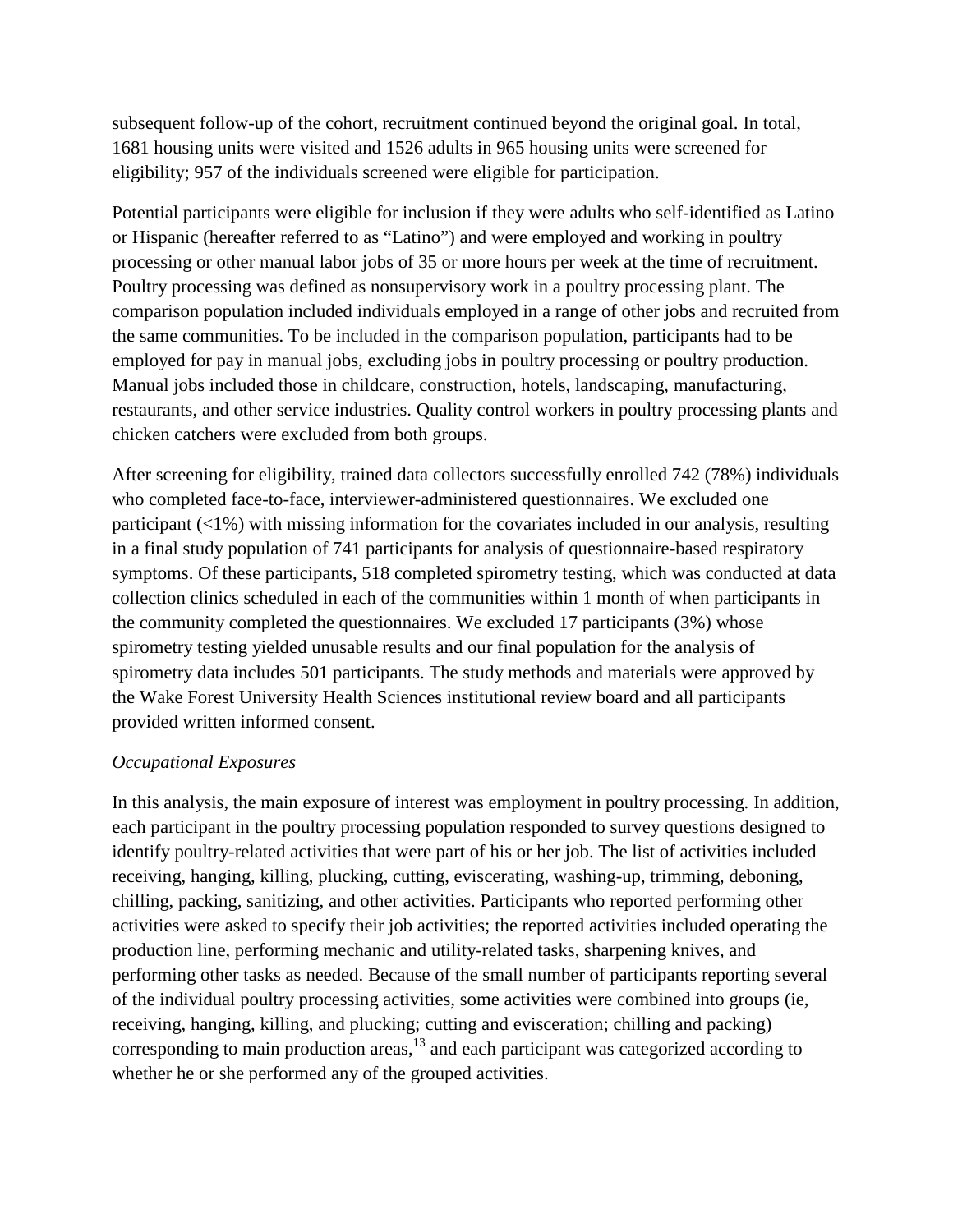Other potential inhalation hazards were identified using responses to a series of questions about participants' jobs and the materials that they handled at work. First, participants responded to a question about how frequently they worked in areas where they were exposed to dusts, smoke, gas, fumes, fibers, or other air pollutants (seldom/never, sometimes, often, or almost always/always). Participants then reported the hours per day, on average, that they worked with each of the following: animals, cleaning agents, dusts (eg, wood dust), glues or adhesives, oils or cutting fluids, paints and lacquers, plants, sealants, soil, or solvents  $(0, >0$  to  $\lt\frac{1}{2}$  hour,  $\frac{1}{2}$  to 2 hours,  $>2$  hours).<sup>22</sup> We categorized those respondents who reported the frequency that they worked in areas with dusts, smoke, gas, fumes, fibers, or other air pollutants as "sometimes," "often," or "almost always/always" and those who reported working with any of the individual materials or exposures more than 0 hours per day as having other inhalation exposures. The use of respiratory protection at work was assessed using the survey question, How often do you use dust masks or respirators?

#### *Respiratory Health*

Respiratory health outcomes were assessed using questions from the Spanish translation of the European Community Respiratory Health Survey.<sup>23</sup> Participants were categorized as having a lifetime history of allergies if they responded positively to any of three allergy-related questions: Has a doctor ever diagnosed you with an allergy?, Have you ever had hay fever or other symptoms of nasal allergy (eg, from pollens or animals)?, and Have your eyes ever shown allergic symptoms like tears or redness from pollens or animals? All participants with positive responses to the question, Have you ever had asthma? were categorized as having asthma and those with positive responses to the follow-up question, Has it been diagnosed by a doctor? were categorized as having diagnosed asthma.

Participants also reported whether they experienced nasal allergies, wheezing or whistling in the chest, waking with a feeling of tightness in the chest, or being awoken by an attack of shortness of breath or coughing in the last 12 months; sought medical care for breathing problems such as these in the last 12 months; wheezed in the last month; were currently taking medication for breathing problems; and whether their breathing problems worsen when they work. We categorized participants as having nasal symptoms if they reported experiencing nasal allergies, including hay fever, in the last 12 months. We categorized participants as having current asthma if they gave positive responses about any of the following: (1) wheezing or whistling in the chest in the absence of a cold in the last 12 months, (2) waking due to an attack of shortness of breath at any time in last 12 months, (3) seeking medical care for breathing problems in the last 12 months, and (4) currently using medicine for breathing problems.

Spirometry was performed using EasyOne diagnostic spirometers connected to laptop computers running EasyWare 2008 version 2.11.6.0 and EasyWare 2010 version 2.21.0.0 (ndd Medical Technologies, Zurich, Switzerland). The spirometers were calibrated prior to each day of testing and spirometry methods followed the 2005 American Thoracic Society/European Respiratory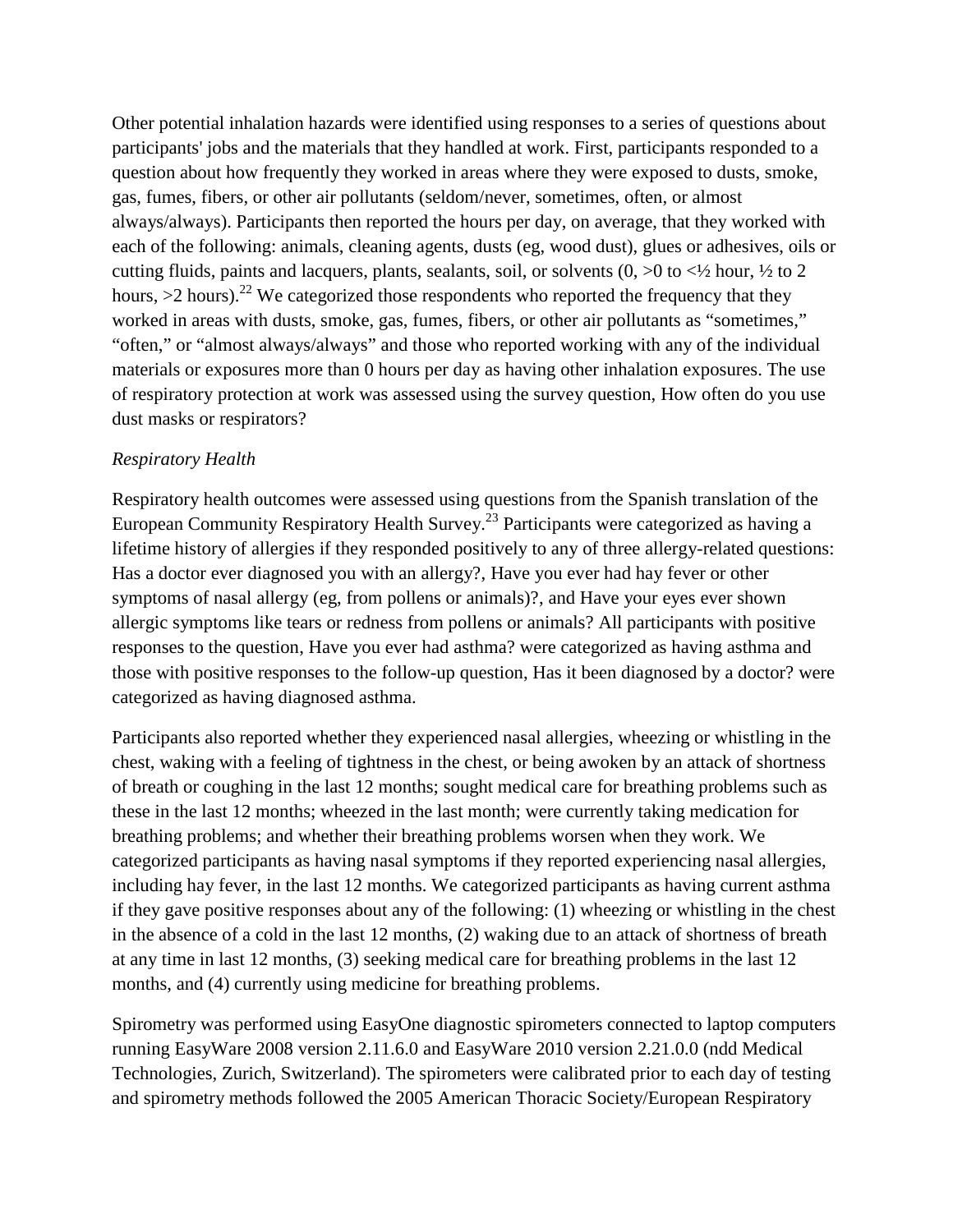Society guidelines.<sup>24</sup> Experienced technicians performed all spirometry testing with the assistance of study personnel who explained in Spanish, as needed, the purpose of the test and the testing procedures. Testing was performed with the participants seated. Data from all maneuvers were saved and later reviewed by study personnel (A.B.C. and M.C.M.). Spirometry measurements used in this analysis include forced expiratory volume in 1 second (FEV1, in mL), forced vital capacity (FVC, in mL), and the ratio FEV1:FVC. Predicted values of FEV1 and FVC were calculated using equations for Mexican-American men and women published by Hankinson et al <sup>25</sup> and are presented as percentages of predicted FEV1 and FVC volumes.

## *Statistical Analysis*

Characteristics of the study population and prevalences of self-reported symptoms and conditions were assessed separately for poultry processing workers and the comparison population. We evaluated the associations of poultry work with nasal symptoms and current asthma using generalized estimating equations, specified with a binomial error distribution, a logit link, and an exchangeable structure for the correlation attributable to the recruitment of multiple participants within the same housing unit and clustered recruitment sites. We assessed age, allergy history, country of birth, respiratory protection use, sex, smoking status, and other inhalation exposures as potential confounders using a stepwise regression strategy in separate models evaluating the odds of nasal symptoms and current asthma, respectively, among all poultry processing workers relative to those in the comparison population. Variables that were statistically significant at [alpha] < 0.05 were retained in our final models. Final models of associations between poultry work and nasal symptoms were adjusted for age and allergy history; final models of associations between poultry work and current asthma were adjusted for age, allergy history, sex, smoking status, and other inhalation exposures. Measures of association are reported as adjusted odds ratios (ORs) with 95% confidence intervals (CIs). We conducted a sensitivity analysis to evaluate the effect of using [alpha] < 0.10 to select covariates to be included in our final models. This change resulted in sex and other inhalation exposures being added to models of the association between poultry work and nasal symptoms and country of birth being added to models of the associations with current asthma.

Associations between poultry work and FEV1, FVC, and the FEV1:FVC ratio were evaluated for men and women separately using generalized estimating equation models specified with a normal error distribution, an identity link, and an independent structure for the correlation of data from participants recruited within housing units and recruitment sites. The sex-stratified models were adjusted for age, age squared, allergy history, height, height squared, smoking status, and other inhalation exposures. Associations of poultry work with FEV1 and FVC as percentages of sex-specific predicted values were evaluated using similar models, adjusted for allergy history, smoking status, and other inhalation exposures.

For each symptom and lung function measure, we evaluated one model for the effect of poultry processing work overall, eight for the poultry processing activities, and one for the number of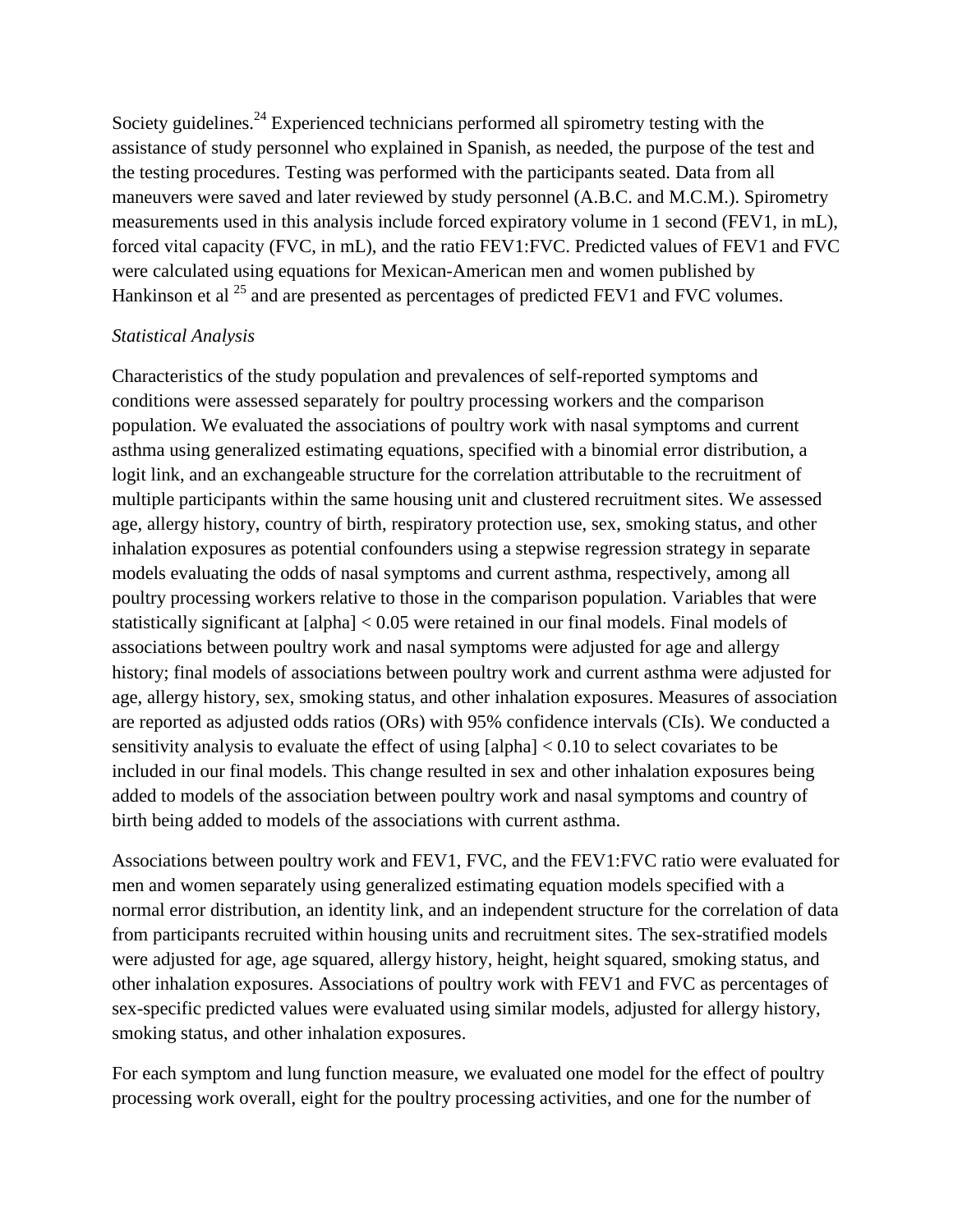poultry processing activities reported (categorized as one activity or two or more activities). Models evaluating the poultry processing activities include only the poultry processing workers who reported the activity (or activities) and the comparison population; for example, models of the odds of nasal symptoms among workers who reported sanitation included 48 poultry processing workers and 339 members of the comparison population. Smoking status was categorized as lifetime nonsmoker, former smoker, or current smoker. One participant who did not provide smoking status information was categorized with the large majority of participants (72%) as a lifetime nonsmoker. All analyses were conducted using SAS version 9.1 (SAS Institute Inc, Cary, NC).

# **RESULTS**

Characteristics of the study participants are shown in Table 1. Poultry processing workers were slightly older than workers in the comparison population (mean age, 35 vs 32 years, respectively; P < 0.01) and a larger proportion of participants in the poultry processing population reported their country of birth as Guatemala compared with the predominantly Mexican origin reported by the comparison population. The percentage of participants who reported work-related inhalation exposures was higher in the comparison population (74%) than in the poultry processing population (51%).

|                             | <b>Poultry Processing</b> | <b>Comparison Population</b> |  |  |  |
|-----------------------------|---------------------------|------------------------------|--|--|--|
|                             | <b>Population</b>         |                              |  |  |  |
| Total                       | 402                       | 339                          |  |  |  |
| Demographic characteristics |                           |                              |  |  |  |
| Age, yr                     |                           |                              |  |  |  |
| $Mean \pm SD$               | $35 \pm 11$               | $32 \pm 9$                   |  |  |  |
| Median                      | 33                        | 31                           |  |  |  |
| Minimum-Maximum             | $18 - 68$                 | $17 - 65$                    |  |  |  |
| Country of birth            |                           |                              |  |  |  |
| Guatemala                   | 167(42)                   | 114 (34)                     |  |  |  |
| Mexico                      | 167(42)                   | 204(60)                      |  |  |  |
| <b>United States</b>        | 13(3)                     | 4(1)                         |  |  |  |
| Other                       | 55 (14)                   | 17(5)                        |  |  |  |
| Recruitment site            |                           |                              |  |  |  |
|                             | 150(37)                   | 59 (17)                      |  |  |  |
| $\overline{2}$              | 116(29)                   | 159(47)                      |  |  |  |
| 3                           | 136 (34)                  | 121 (36)                     |  |  |  |
| <b>Sex</b>                  |                           |                              |  |  |  |
| Female                      | 172(43)                   | 146(43)                      |  |  |  |
| Male                        | 230(57)                   | 193 (57)                     |  |  |  |
| Cigarette use               |                           |                              |  |  |  |
| Smoking status              |                           |                              |  |  |  |

## **Table 1.** Characteristics of the Study Populations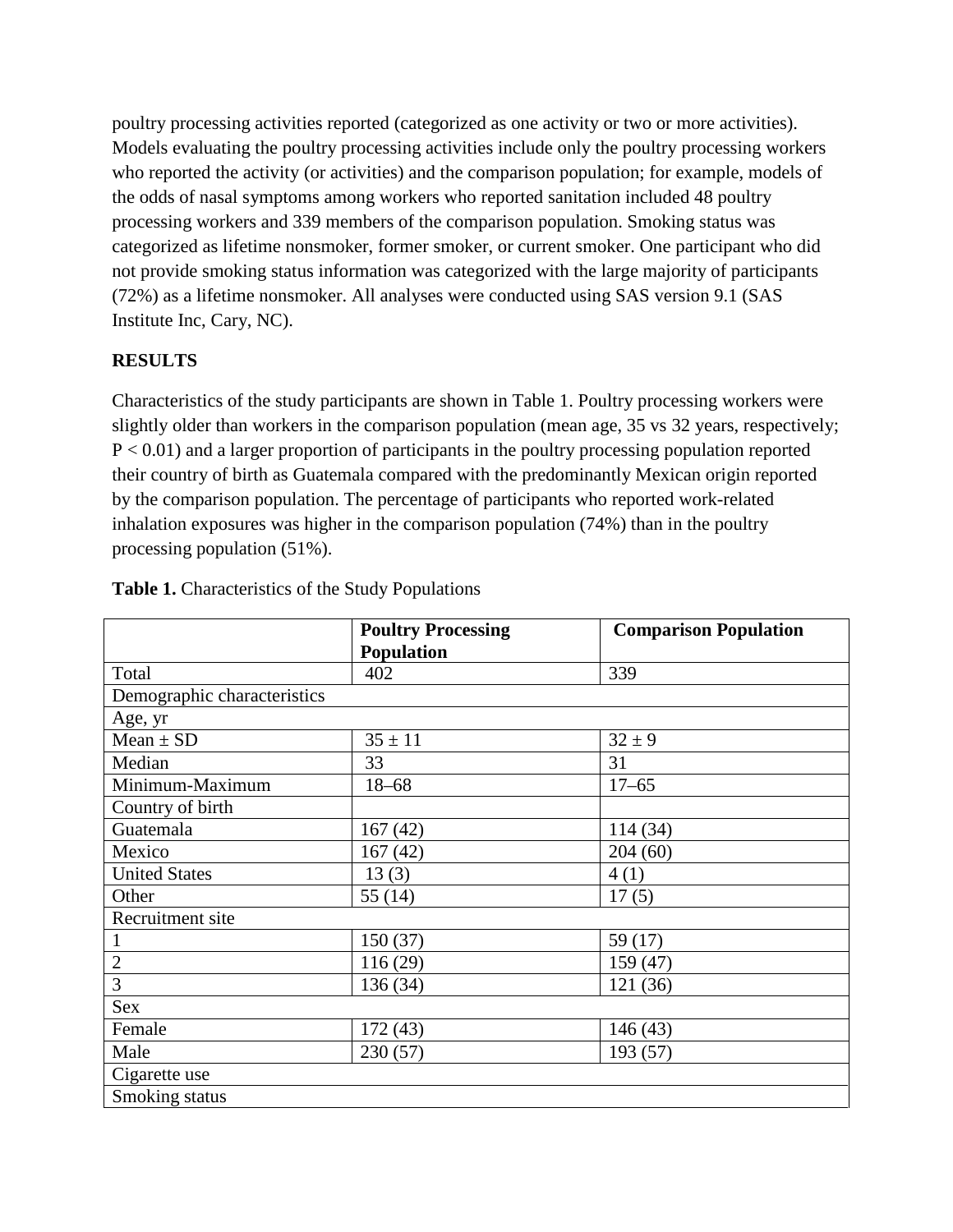| Current smoker                      | 42(10)   | 50(15)  |  |  |  |
|-------------------------------------|----------|---------|--|--|--|
| Former smoker                       | 68 (17)  | 47(14)  |  |  |  |
| Lifetime nonsmoker                  | 292 (73) | 242(71) |  |  |  |
| Work related                        |          |         |  |  |  |
| Other inhalation exposures          |          |         |  |  |  |
| N <sub>o</sub>                      | 196 (49) | 89 (26) |  |  |  |
| Yes                                 | 206(51)  | 250(74) |  |  |  |
| Respirator or dust mask use at work |          |         |  |  |  |
| None of the time                    | 312(78)  | 164(48) |  |  |  |
| Some of the time                    | 35(9)    | 74 (22) |  |  |  |
| Most of the time                    | 4(1)     | 11(3)   |  |  |  |
| All of the time                     | 44(11)   | 21(6)   |  |  |  |
| Not reported                        | 7(2)     | 69(20)  |  |  |  |

Values are provided as number (%) unless otherwise specified.

Table 2 shows the prevalence of reported nasal and respiratory symptoms and conditions. Overall, the lifetime prevalences of symptoms and conditions, as well as the prevalences in the last 12 months, were each higher in the comparison population than in the poultry processing population (eg, ever wheezing or whistling in the chest: 11% vs 8%, respectively). None of the differences, including the difference in prevalence of wheezing or whistling in the chest in the last month, current use of medication for breathing problems, and reporting that breathing problems worsen at work, was statistically different at the  $[a]$ <sub>pha</sub> $] = 0.05$  level.

**Table 2.** Prevalence of Self-reported Nasal and Respiratory Symptoms and Conditions in the Poultry Processing ( $n = 402$ ) and Comparison ( $n = 339$ ) Populations

|                                | <b>Poultry Processing</b> | <b>Comparison Population, No.</b> |  |  |
|--------------------------------|---------------------------|-----------------------------------|--|--|
|                                | Population, No. (%)       | (%)                               |  |  |
| Lifetime history               |                           |                                   |  |  |
| Allergies                      | 102(25)                   | 104(31)                           |  |  |
| Asthma, not doctor diagnosed   | $2 \left( \leq 1 \right)$ | 3(1)                              |  |  |
| Asthma, doctor diagnosed       | 8(2)                      | 6(2)                              |  |  |
| Wheezing or whistling in the   | 31(8)                     | 36(11)                            |  |  |
| chest                          |                           |                                   |  |  |
| In the last 12 months          |                           |                                   |  |  |
| Nasal symptoms                 | 100(25)                   | 97 (29)                           |  |  |
| Wheezing or whistling in the   | 31(8)                     | 34(10)                            |  |  |
| chest                          |                           |                                   |  |  |
| Wheezing or whistling in the   | 11(3)                     | 16(5)                             |  |  |
| chest after physical exertion  |                           |                                   |  |  |
| Wheezing or whistling in the   | 12(3)                     | 15(4)                             |  |  |
| chest in the absence of a cold |                           |                                   |  |  |
| Woke with a feeling of         | 22(5)                     | 17(5)                             |  |  |
| tightness in the chest         |                           |                                   |  |  |
| Awoken by an attack of         | 21(5)                     | 18(5)                             |  |  |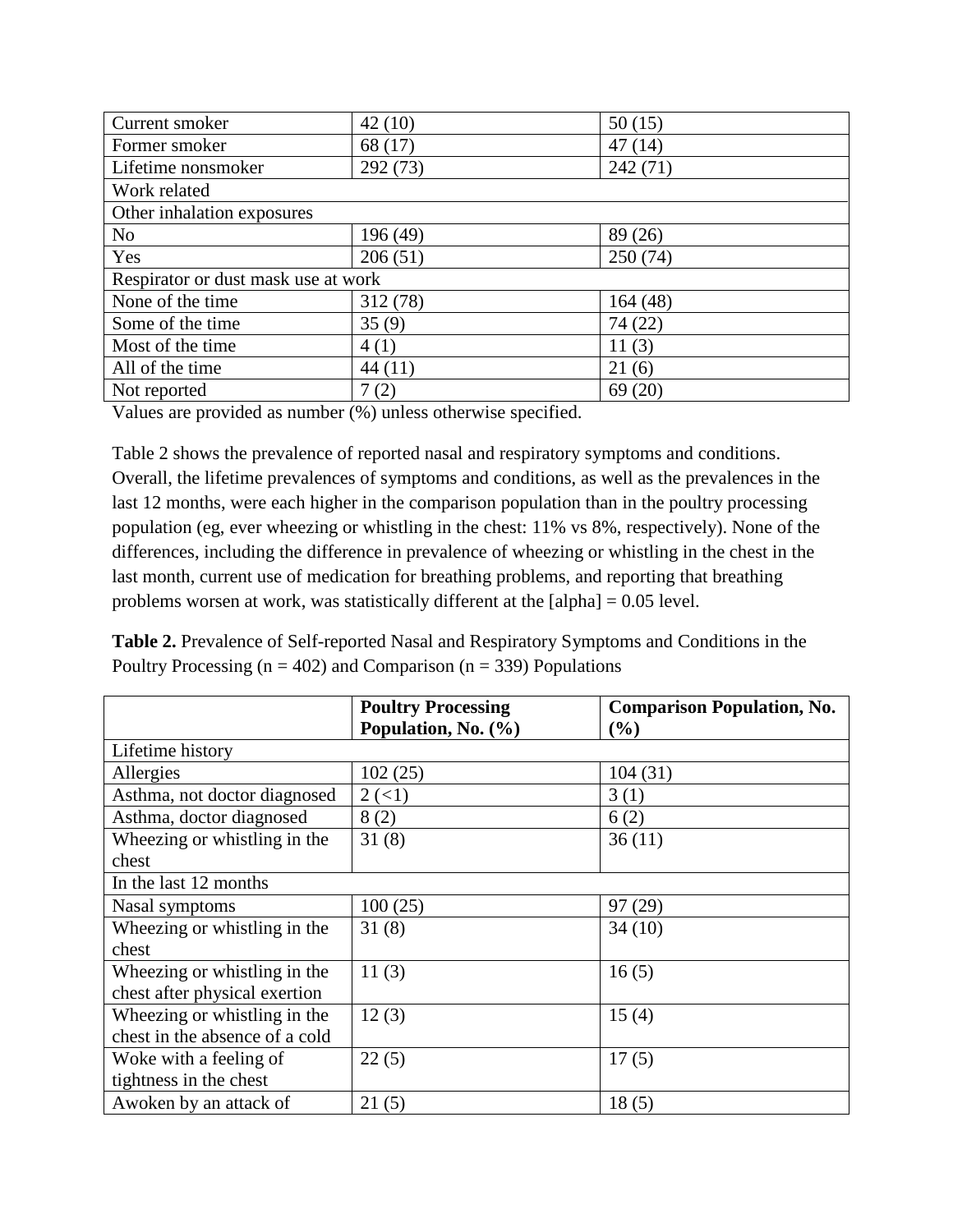| shortness of breath          |       |        |  |  |
|------------------------------|-------|--------|--|--|
| Awoken by an attack of       | 36(9) | 40(12) |  |  |
| coughing                     |       |        |  |  |
| Sought medical care for      | 8(2)  | 9(3)   |  |  |
| breathing problems           |       |        |  |  |
| In the last month            |       |        |  |  |
| Wheezing or whistling in the | 24(6) | 17(5)  |  |  |
| chest                        |       |        |  |  |
| Currently                    |       |        |  |  |
| Taking medication for        | 15(4) | 9(3)   |  |  |
| breathing problems           |       |        |  |  |
| Breathing problems worsen at | 10(2) | 15(4)  |  |  |
| work                         |       |        |  |  |

Among the 402 poultry processing workers, packing (26%) and cutting (22%) were the most frequently reported poultry processing activities. Twenty-one percent reported performing two or more of the tasks as part of their poultry processing jobs (Table 3). Overall, the prevalences of nasal symptoms (prevalence, 25%; OR, 0.91; 95% CI, 0.59–1.40) and current asthma (prevalence, 9%; OR, 0.96; 95% CI, 0.57–1.62) were each lower among poultry processing workers than in the comparison population. Including sex and other inhalation exposures in models of the association between poultry processing and nasal symptoms modestly attenuated the effect estimates (including sex: OR, 0.91; 95% CI, 0.59–1.41; including other inhalation exposures: OR, 0.97; 95% CI, 0.62–1.52; including sex and other inhalation exposures: OR, 1.00; 95% CI, 0.63–1.57). Adding country of birth to the final model of the association between poultry processing and current asthma resulted in a negligible change in the adjusted OR (0.95; 95% CI, 0.55–1.63).

Table 3. The Prevalence and Associations of Nasal Symptoms and Current Asthma With Poultry Processing Work

|                                | Nasal Symptoms* |         |            | <b>Current Asthma</b> |                   |
|--------------------------------|-----------------|---------|------------|-----------------------|-------------------|
|                                | No.             | No. (%) | OR (95%)   | No. (%)               | OR (95%)          |
|                                |                 |         | $CI$ )†    |                       | $CI$ ) $\ddagger$ |
| Comparison                     | 339             | 97(29)  | 1.00       | 33(10)                | 1.00              |
| population                     |                 |         |            |                       |                   |
| Poultry                        | 402             | 100(25) | 0.91(0.59, | 35(9)                 | 0.96(0.57,        |
| processing                     |                 |         | 1.40)      |                       | 1.62)             |
| population                     |                 |         |            |                       |                   |
| Poultry processing activities§ |                 |         |            |                       |                   |
| Receiving,                     | 48              | 17(35)  | 1.04(0.52, | 4(8)                  | 1.01(0.32,        |
| hanging,                       |                 |         | 2.08)      |                       | 3.16)             |
| killing,                       |                 |         |            |                       |                   |
| plucking                       |                 |         |            |                       |                   |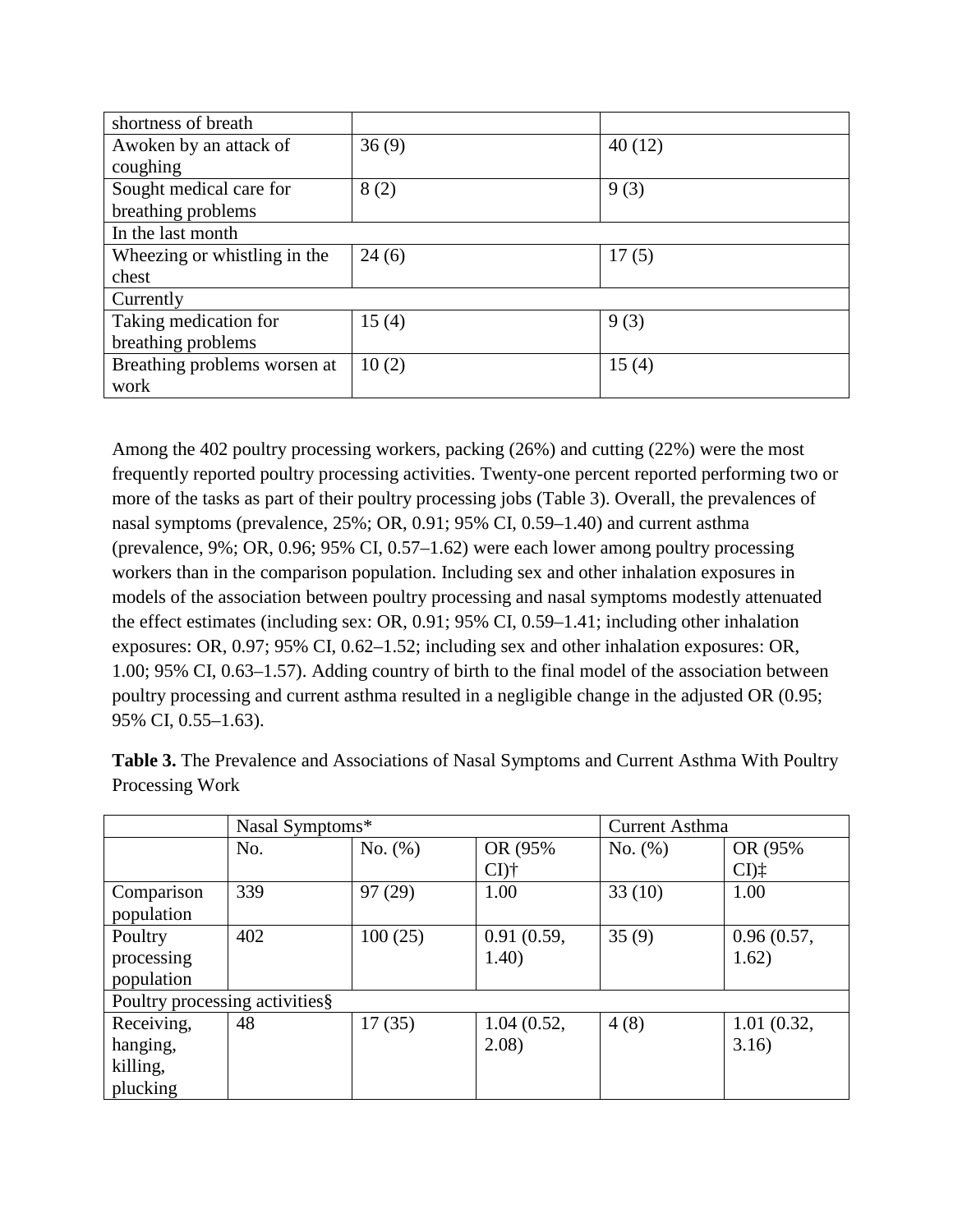| Cutting,                   | 98  | 31(32) | 1.10(0.61, | 12(12) | 1.50(0.69, |
|----------------------------|-----|--------|------------|--------|------------|
| evisceration               |     |        | 1.97)      |        | 3.27)      |
| Wash-up                    | 16  | 2(13)  | 0.37(0.08, | 0(0)   |            |
|                            |     |        | 1.59)      |        |            |
| Trimming                   | 66  | 22(33) | 1.41(0.68, | 6(9)   | 1.07(0.37, |
|                            |     |        | 2.92)      |        | 3.07)      |
| Deboning                   | 81  | 11(14) | 0.61(0.25, | 4(5)   | 0.64(0.19, |
|                            |     |        | 1.47)      |        | 2.15)      |
| Chilling,                  | 107 | 36(34) | 1.57(0.84, | 12(11) | 1.23(0.56, |
| packing                    |     |        | 2.91)      |        | 2.71)      |
| Sanitation                 | 48  | 12(25) | 0.82(0.33, | 3(6)   | 0.46(0.11, |
|                            |     |        | 2.02)      |        | 1.92)      |
| Other                      | 35  | 3(9)   | 0.13(0.04, | 1(3)   | 0.31(0.06, |
|                            |     |        | 0.42)      |        | 1.68)      |
| No. of activities reported |     |        |            |        |            |
|                            | 317 | 66(21) | 0.75(0.47, | 29(9)  | 1.05(0.59, |
|                            |     |        | 1.19)      |        | 1.85)      |
| $2 - 5$                    | 85  | 34(40) | 1.57(0.81, | 6(7)   | 0.71(0.28, |
|                            |     |        | 3.03)      |        | 1.82)      |

CI indicates confidence intervals; OR, odds ratio.

\*In the last 12 months.

†Adjusted for age and allergy history.

‡Adjusted for age, allergy history, sex, smoking status, and other inhalation exposures.  $$The comparison population (n = 339) is the referent population for all models of associations$ between poultry processing activities and health outcomes.

 $\parallel$ 85 participants reported 2 or more activities: 2 (n = 73, 18%), 3 (n = 10, 2%), 4 (n = 1, <1%), 5  $(n = 1, \langle 1\% \rangle)$ .

The small numbers of symptomatic participants limited our ability to evaluate thoroughly associations between individual poultry processing activities and nasal and respiratory symptoms. Nevertheless, the highest prevalences were observed among poultry processing workers who reported receiving, hanging, killing, and plucking (nasal symptoms: 35%); cutting and evisceration (nasal symptoms: 32%; current asthma: 12%); trimming (nasal symptoms: 33%); and chilling and packing (nasal symptoms: 34%; current asthma: 11%). Of these activities, multivariate analyses generated consistently elevated point estimates for cutting and evisceration (nasal symptoms: 1.10; current asthma: 1.50); trimming (nasal symptoms: 1.41; current asthma: 1.07); and chilling and packing (nasal symptoms: 1.57; current asthma: 1.23). Point estimates below unity were consistently observed for deboning (nasal symptoms: 0.61; current asthma: 0.64) and sanitation (nasal symptoms: 0.82; current asthma: 0.46) activities.

Among participants who completed spirometry testing, unadjusted mean values of FEV1 and FVC were both higher in the comparison population (men: FEV1, 3612 mL, FVC, 4382 mL; women: FEV1, 2771 mL, FVC, 3281 mL) than in the population of poultry processing workers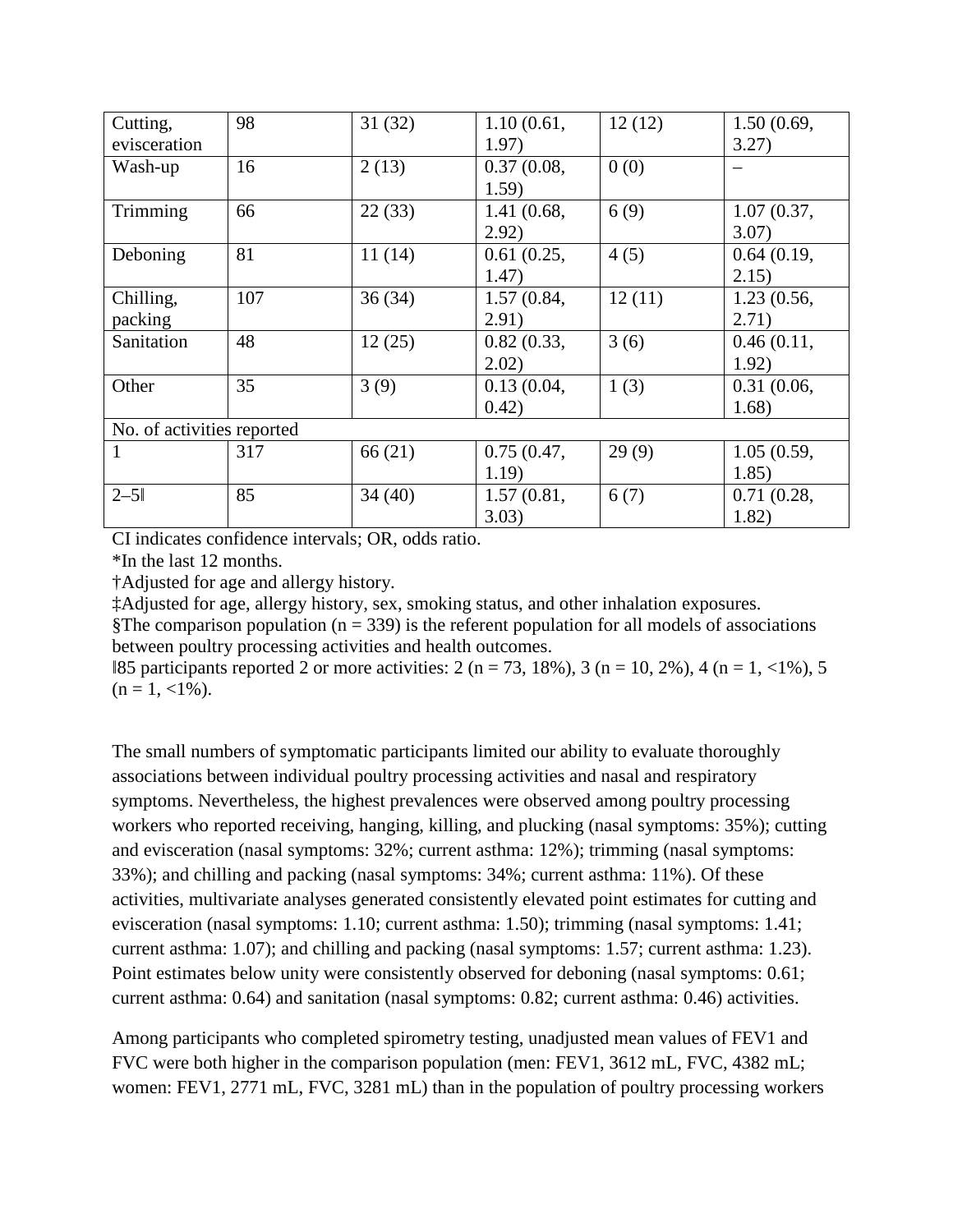(men: FEV1, 3337 mL, FVC, 4087 mL; women: FEV1, 2612 mL, FVC, 3072 mL) (Table 4). Adjusted absolute differences in mean FEV1 and FVC were lower among poultry processing workers overall and in nearly all of the poultry processing activity groups–most notably among all men (FEV1, -89 mL; FVC, -84 mL) and men performing sanitation activities (FEV1, -192 mL; FVC, -206 mL). Differences in the percentages of FEV1 and FVC predicted values and in the FEV1:FVC ratio were modest across all categories, as were differences in FEV1 and FVC with increasing numbers of poultry processing activities reported.

**Table 4.** Sex-Stratified Mean (With Standard Deviation) Lung Function Measurements and Adjusted Differences Among Participants in the Poultry Processing Population Compared to Participants in the Comparison Population

|               | No.                           | FEV <sub>1</sub> | FEV <sub>1</sub> %      | <b>FVC</b>   | FVC%                     | FEV <sub>1</sub> /FVC   |
|---------------|-------------------------------|------------------|-------------------------|--------------|--------------------------|-------------------------|
|               |                               | $(mL)$ †         | Predicted <sup>*</sup>  | $(mL)$ †     | Predicted <sup>*</sup>   | $%$ †                   |
| Men           |                               |                  |                         |              |                          |                         |
| Comparison    | 122                           | $3,612 \pm$      | $97.2 \pm 13.9$         | 4, $382 \pm$ | $97.5 \pm 12.9$          | $82.4 \pm 6.4$          |
| population,*  |                               | 602              |                         | 654          |                          |                         |
| $mean \pm SD$ |                               |                  |                         |              |                          |                         |
| Poultry       | 155                           | $3,337 \pm$      | $94.2 \pm 12.9$         | 4, 087 $\pm$ | $94.9 \pm 12.2$          | $81.7 \pm 6.1$          |
| processing    |                               | 590              |                         | 686          |                          |                         |
| population,   |                               |                  |                         |              |                          |                         |
| $mean \pm SD$ |                               |                  |                         |              |                          |                         |
|               |                               | $-89(-203,$      | $-2.7(-6.0,$            | $-84 (-220,$ | $-2.0$ ( $-5.1$ ,        | $-0.4(-1.8,$            |
|               |                               | $25)$ §          | (0.6)                   | 53)          | 1.1)                     | 1.0)                    |
|               | Poultry processing activities |                  |                         |              |                          |                         |
| Receiving,    | 31                            | $-81 (-233,$     | $-2.5$ ( $-7.0$ ,       | $-130$       | $-3.3(-7.6,$             | $0.7(-1.3,$             |
| hanging,      |                               | 71)              | 1.9)                    | $(-311, 52)$ | 1.0)                     | 2.6)                    |
| killing,      |                               |                  |                         |              |                          |                         |
| plucking      |                               |                  |                         |              |                          |                         |
| Cutting,      | 30                            | $-118$           | $-4.1 (-8.9,$           | $-93 (-290,$ | $\overline{-1.3}$ (-5.8, | $-0.9(-3.1,$            |
| evisceration  |                               | $(-286, 50)$     | (0.6)                   | 104)         | 3.2)                     | 1.3)                    |
| Wash-up       | $\overline{4}$                | $-50(-386,$      | $\overline{4.2(-11.1)}$ | $-96 (-636,$ | $\overline{0.9(-15)}$    | $1.3(-4.3,$             |
|               |                               | 286)             | 19.6)                   | 443)         | 16.8)                    | 6.9)                    |
| Trimming      | 12                            | $-237$           | $-3.6$                  | $-264$       | $-3.9$                   | $\overline{-0.3(-4.1)}$ |
|               |                               | $(-445,$         | $(-11.3, 4.1)$          | $(-529, 1)$  | $(-11.0, 3.2)$           | 3.4)                    |
|               |                               | $-28$            |                         |              |                          |                         |
| Deboning      | 37                            | $-16(-212,$      | $-2.3$ $(-7.9,$         | $83(-152,$   | $1.6(-3.8,$              | $-2.0$ ( $-4.2$ )       |
|               |                               | 180)             | 3.2)                    | 317)         | 7.0)                     | 0.1)                    |
| Chilling,     | $\overline{36}$               | $-67 (-238,$     | $-2.9(-8.0,$            | $-53(-255,$  | $-1.1(-6.0,$             | $-0.5(-2.8,$            |
| packing       |                               | 104)             | 2.2)                    | 149)         | 3.8)                     | 1.7)                    |
| Sanitation    | $\overline{3}$ 4 –192         | $-4.6(-9.1,$     | $-206$                  | $-4.6(-9.0,$ | $-0.5$ ( $-2.9$ )        |                         |
|               | $(-353,$                      | $-0.1)$          | $(-421, 9)$             | $-0.3$ )     | (2.0)                    |                         |
|               | $-31)$                        |                  |                         |              |                          |                         |
| Other         | 13                            | $155(-17,$       | 4.6(0.4,                | $137(-103,$  | $2.7(-2.1,$              | $1.0(-1.6,$             |
|               |                               | 326)             | 8.9)                    | 377)         | 7.6)                     | 3.7)                    |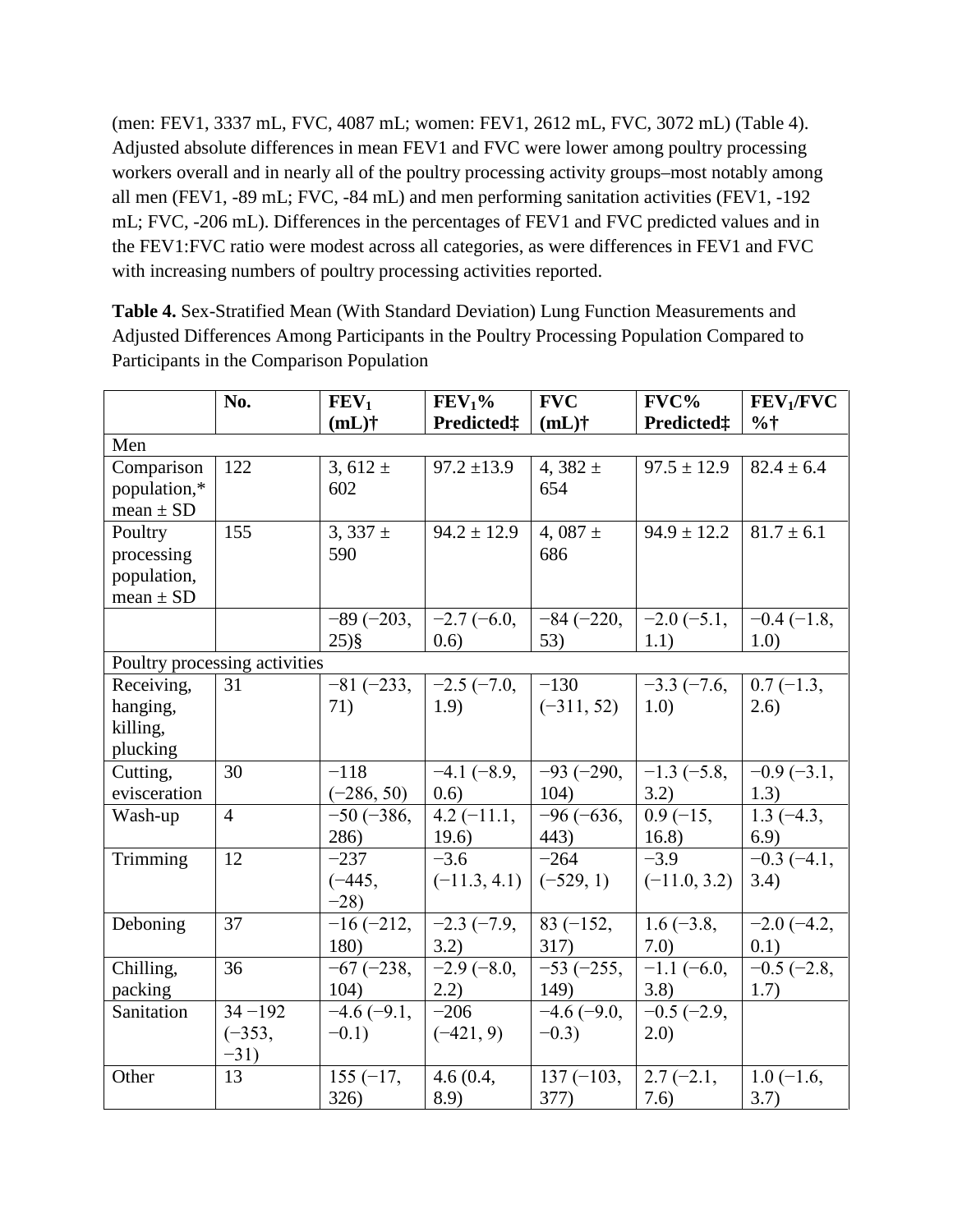|                            | No. of activities reported    |                       |                                          |              |                             |                          |  |
|----------------------------|-------------------------------|-----------------------|------------------------------------------|--------------|-----------------------------|--------------------------|--|
| $\mathbf{1}$               | 121                           |                       | $-79(-198, -2.3(-5.8))$                  | $-75(-225,$  | $-2.2$ (-5.5,   -0.2 (-1.7, |                          |  |
|                            |                               | 41)                   |                                          | $71)$ __     |                             | 1.3)                     |  |
| $2 - 5$                    | 34                            | $-126$                | $\frac{1.2}{-4.2}$ $\left(-8.9, \right)$ | $-113$       | $\frac{1.2}{-1.3}$ (-5.6,   | $-0.9(-3.1,$             |  |
|                            |                               | $(-288, 36)$          | (0.5)                                    | $(-293, 67)$ | (2.9)                       | 1.3)                     |  |
| Women                      |                               |                       |                                          |              |                             |                          |  |
| Comparison                 | 100                           | $\sqrt{2}$ , 771 ±    | $86.3 \pm 10.4$                          | $3,281 \pm$  | $84.4 \pm 10.1$             | $84.6 \pm 5.1$           |  |
| Population,*               |                               | 445                   |                                          | 526          |                             |                          |  |
| $mean \pm SD$              |                               |                       |                                          |              |                             |                          |  |
| Poultry                    | 124                           | 2, $612 \pm$          | $86.1 \pm 10.3$                          | $3,072 \pm$  | $\sqrt{82.2} \pm 9.8$       | $85.1 \pm 5.0$           |  |
| Processing                 |                               | 402                   |                                          | 465          |                             |                          |  |
| Population,                |                               |                       |                                          |              |                             |                          |  |
| $mean \pm SD$              |                               |                       |                                          |              |                             |                          |  |
|                            |                               | $-26(-110, 0.3(-2.5,$ |                                          | $-64 (-170,$ | $-2.0(-4.7,$                | $1.0(-0.4,$              |  |
|                            |                               | 57)                   | (3.0)                                    | 41)          | 0.7)                        | 2.3)                     |  |
|                            | Poultry processing activities |                       |                                          |              |                             |                          |  |
| Receiving,                 | 3                             |                       | $-80$ (-217,   -2.2 (-6.5,               | $76(-275,$   | $0.5(-10.7,$                | $-4.5$                   |  |
| hanging,                   |                               | 58)                   | 2.1)                                     | 428)         | 11.7)                       | $(-11.8, 2.9)$           |  |
| killing,                   |                               |                       |                                          |              |                             |                          |  |
| plucking                   |                               |                       |                                          |              |                             |                          |  |
| Cutting,                   | 34                            | $-27(-136,$           | $0.1 (-3.4,$                             | $-16(-141,$  | $0.1 (-3.2,$                | $-0.5$ ( $-2.2$ )        |  |
| evisceration               |                               | 83)                   | 3.7)                                     | 109)         | $\frac{3.4}{-4.2}$          | 1.3)                     |  |
| Wash-up                    | $\tau$                        | $12(-207,$            | $3.8(-5.1,$                              | $-130$       |                             | $4.6(-0.3,$              |  |
|                            |                               | 231)                  | 12.7)                                    | $(-474,$     | $(-13.5, 5.0)$              | 9.5)                     |  |
|                            |                               |                       |                                          | 214)         |                             |                          |  |
| Trimming                   | 34                            | $-14(-128,$           | $0.8(-2.9,$                              | $-15(-150,$  | $\overline{-0.7}$ (-4.2,    | $0.0(-2.2,$              |  |
|                            |                               | 99)                   | (4.4)                                    | 121)         | 2.9)                        | (2.3)                    |  |
| Deboning                   | 21                            |                       | $-65 (-242, -3.1 (-8.5,$                 | $-55 (-286,$ | $-2.7(-7.9,$                | $-0.5(-2.8,$             |  |
|                            |                               | 112)                  | 2.3)                                     | 175)         | 2.6)                        | 1.8)                     |  |
| Chilling,                  | 37                            |                       | $-76(-197, -0.6(-4.4,$                   | $-149$       | $-4.8(-8.3,$                | $1.7(-0.3,$              |  |
| packing                    |                               | 45)                   | 3.2)                                     | $(-311, 14)$ | $-1.3)$                     | 3.7)                     |  |
| Sanitation                 | $\mathbf{1}$                  | $\overline{-1}$       | $\overline{\phantom{0}}$                 |              | $\overline{\phantom{a}}$    | $\overline{\phantom{m}}$ |  |
| Other                      | 10                            | $22(-188,$            | $1.8(-6.0,$                              | $-23(-263,$  | $0.4(-6.5,$                 | $1.1(-1.8,$              |  |
|                            |                               | 233)                  | 9.7)                                     | 218)         | 7.4)                        | 4.0)                     |  |
| No. of activities reported |                               |                       |                                          |              |                             |                          |  |
| 1                          | 103                           | $-26(-114,$           | $0.0$ (-2.9,                             | $-80 (-190,$ | $-2.7(-5.5,$                | $1.3(-0.1,$              |  |
|                            |                               | 60)                   | (2.8)                                    | 31)          | 0.2)                        | (2.8)                    |  |
| $2 - 3$                    | 21                            | $-24(-161,$           | $1.7(-2.6,$                              | $5(-146,$    | $0.9(-3.0,$                 | $-0.8(-3.1,$             |  |
|                            |                               | 112)                  | 6.0)                                     | 157)         | 4.9)                        | 1.5)                     |  |

\*Referent category.

†Differences (with 95% CI) are adjusted for age, age squared, allergy history, height, height squared, smoking status, and other inhalation exposures.

‡Differences (with 95% CI) are adjusted for allergy history, smoking status, and other inhalation exposures.

§Negative values indicate mean values (in mL) lower than the mean of the comparison population; positive differences indicated mean values higher than the mean of the comparison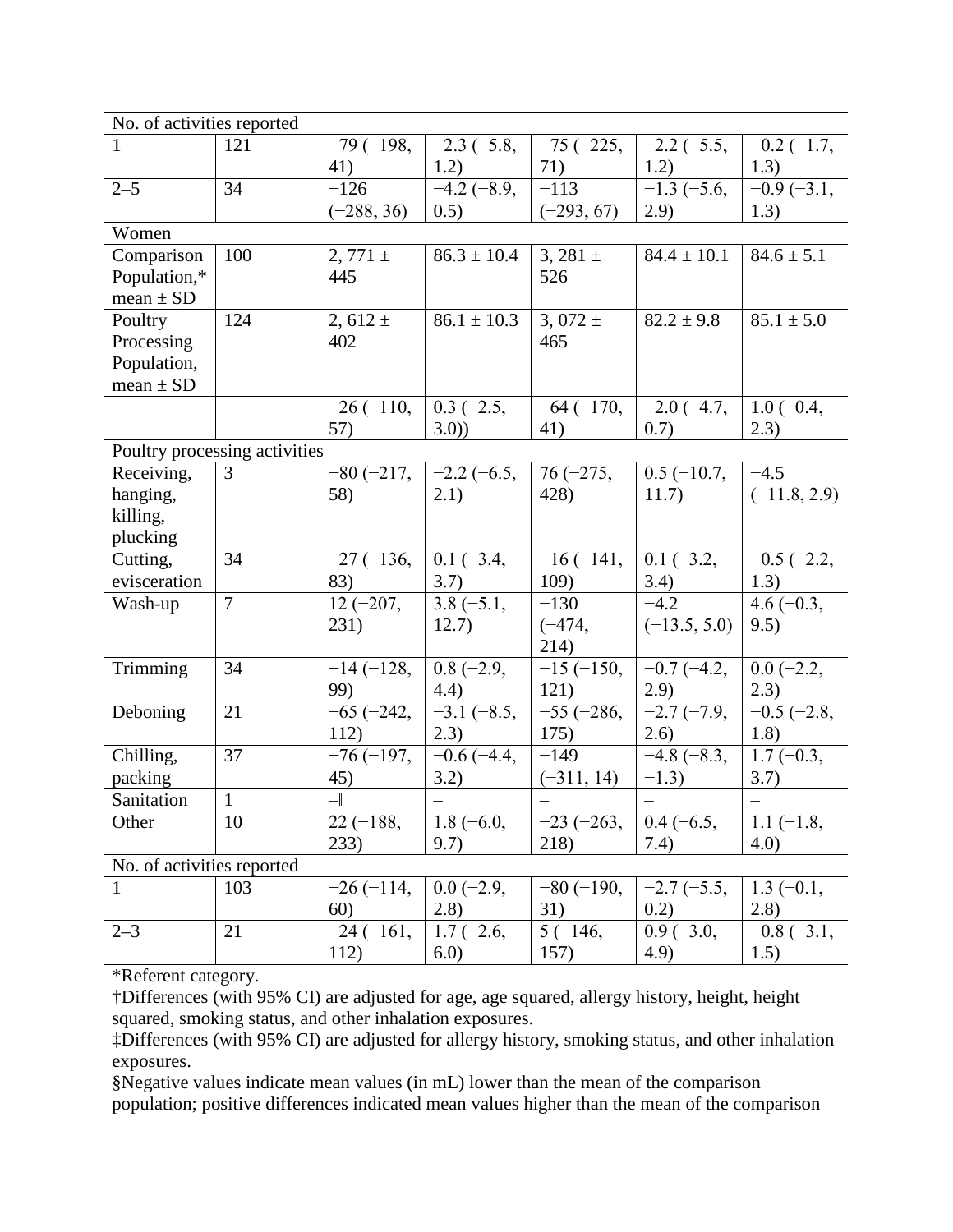population. For example, the adjusted mean FEV1 generated among men who reported receiving, hanging, killing, or plucking is 81 mL lower than that of the comparison population. ‖Not estimated.

#### **DISCUSSION**

This large observational study provided us with a unique opportunity to report the prevalences of a wide range of respiratory health outcomes and measurements of lung function among working Latino men and women in rural North Carolina. In these data, employment in poultry processing was not associated with nasal symptoms or current asthma, though we observed lower prevalences of both in the poultry processing cohort than in the comparison population. In contrast, measurements of FEV1 and FVC were modestly lower among female and male poultry processing workers and across categories of poultry processing job activities. The magnitudes of the differences were larger among men overall, and particularly among those who reported working in sanitation. Together, these findings suggest that despite the low prevalence of respiratory symptoms reported, poultry processing work may affect lung function.

The remarkably low prevalences of nasal and respiratory symptoms in the poultry processing cohort suggest that our study may be affected by a respiratory-specific healthy worker effect. If individuals who are eligible to work in poultry processing but who have allergies or respiratory health conditions that may be exacerbated by the potential exposures do not seek employment in poultry processing or have left poultry processing work, then the individuals employed in the facilities, and thus available for recruitment into this study, may be healthier than those employed elsewhere. Because of the wide range of manual labor jobs held by members of the comparison population, we do not expect the respiratory health or susceptibility profile of the comparison group to have been appreciably or systematically altered by the same phenomenon. This hypothesis is supported by the lower percentages of current smoking and lifetime histories of allergies, asthma, and wheezing in the poultry processing group than in the comparison group. Indeed, the associations between poultry work and respiratory symptoms generated in our study do not point to poultry processing work as a risk factor for adverse respiratory health.

In contrast, the consistently lower measures of  $FEV<sub>1</sub>$  and  $FVC$  in the poultry processing cohort suggest that, despite the low prevalence of symptoms reported, poultry processing may affect lung function. Because the differences in mean lung function measurements did not reach statistical significance among men or women, these data should be interpreted with caution. If the degree of lung function impairment observed in the poultry processing cohort was insufficient to trigger symptoms or other functional consequences, then this modest decline may indicate unrecognized respiratory disease. If participants experienced symptoms but did not report them in our survey, then our lung function findings may reveal systematic differences in the ways members of the two study populations reported symptoms. In both populations, median educational attainment was equivalent to a primary school education. Compared with other jobs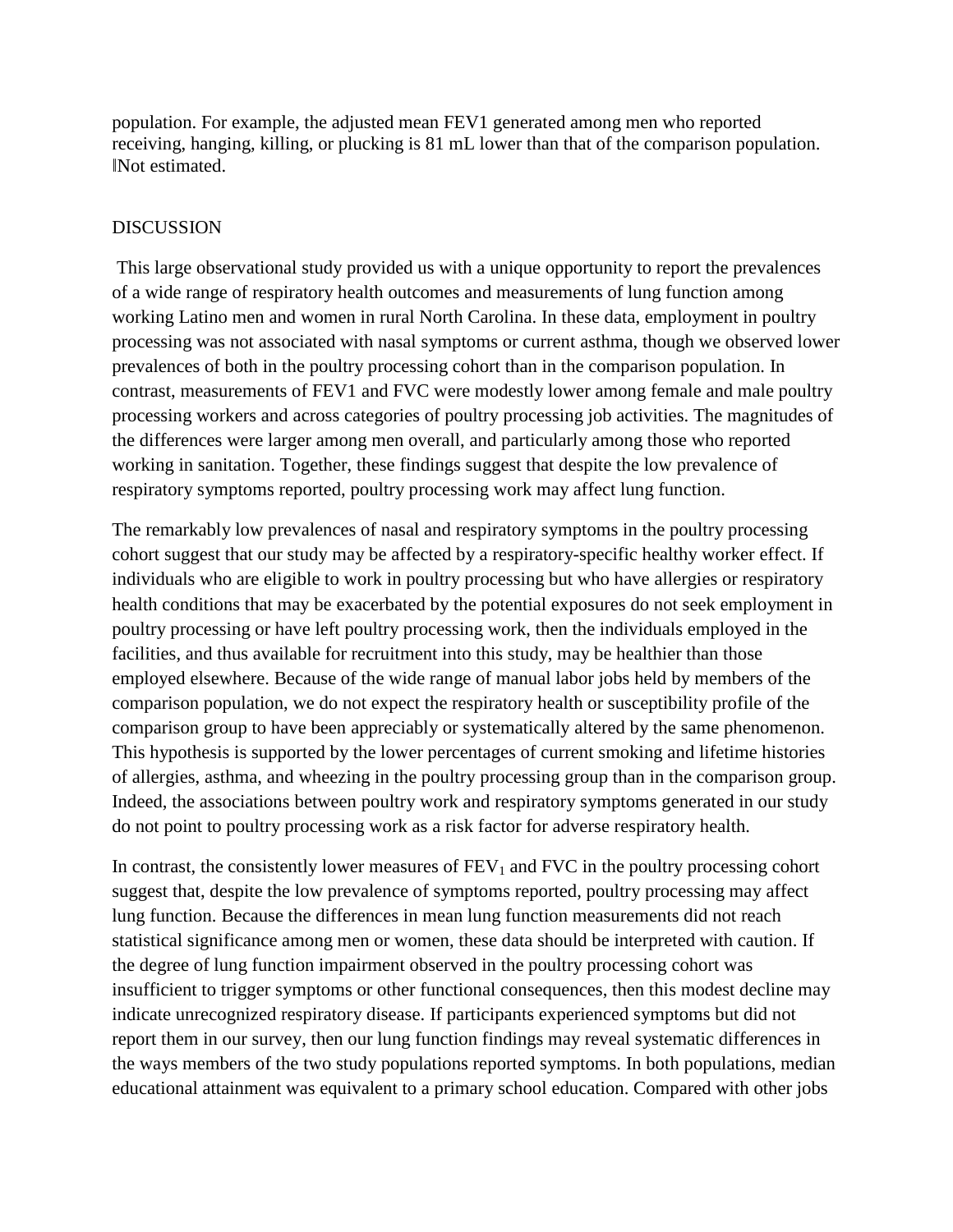available to Latino immigrants with limited education, jobs in poultry processing come with some noteworthy advantages. For example, working conditions were reported more favorably in the poultry processing cohort, where only 1% (vs 5% in the comparison population) reported having lost their job in the last year; 41% (vs 32%) reported having modified their work stations or tasks to make them safer or more comfortable; 87% (vs 60%) agreed that workers receive safety instruction when hired; 64% (vs 12%) reported having health insurance; and 25% (vs 4%) reported that the insurance was paid by their employer. If poultry processing jobs are considered more desirable than other employment opportunities available in the communities, then these jobs may be held by healthier workers, including men and women with less respiratory impairment and fewer functional consequences of the corresponding symptoms or conditions. Alternatively, individuals in these jobs may have better access to health care and fewer untreated symptoms or they may be reluctant to report symptoms that may be attributed to a relatively desirable job.

Few data about the respiratory health of poultry processing workers or rural Latino immigrants exist with which to compare our findings. Cross-shift increases in the prevalence of coughing (35% preshift vs 52% postshift), shortness of breath (0% vs 9%), nasal irritation (9% vs 22%), and runny nose (4% vs 17%) as well as decreases in FEV1 (-4.1% predicted) and FVC (-3.1% predicted) have been reported in a small cohort of poultry slaughterhouse workers,<sup>5</sup> highlighting the importance of poultry processing exposures and the impact of the timing of symptom and lung function data collection. Thirty-day period prevalences of coughing or wheezing (11%) and shortness of breath (7%) have been reported in a poultry working cohort that included chicken catchers and processing workers.<sup>18</sup> In our data, 6% of the poultry processing population and 5% of the comparison population reported wheezing or whistling in the chest in the last month; these prevalences were both notably lower than that reported among Latino farmworkers  $(16\%)$ ,  $^{26}$ whose symptoms may be attributed to the wide range of outdoor exposures such as agricultural pesticides, allergens, and organic dusts encountered in farm work.<sup>3,27-29</sup>

In this study, assessment of potential inhalation exposures in the poultry processing plants was based on self-reported job activities. Our understanding of specific work tasks, as described by poultry processing workers in this study and by other accounts in the literature,  $14,30,31$  enabled us to develop plausible hypotheses about the relationships between poultry processing workplace exposures to respiratory irritants and respiratory symptoms. For example, workers who receive and handle live birds or carcasses likely encounter allergen, bacteria, and dust exposures. Air quality measurements from the breathing zones of slaughterhouse shacklers in Sweden indicated exposures to time-weighted average concentrations of total dust ranging from 0.4 to 15.3 mg/m<sup>3</sup> (mean,  $6.3 \text{ mg/m}^3$ ), with higher levels of airborne bacteria in the hanging and evisceration departments than in the packaging areas.<sup>5</sup> As the birds are killed and continue along the assembly line, worker exposures to cold temperatures as well as vapors, gases, dusts, and fumes arising from disinfectants and other cleaning agents, machining fluids, and packaging materials may be expected throughout the plants. In these data, we observed lower metrics of lung function that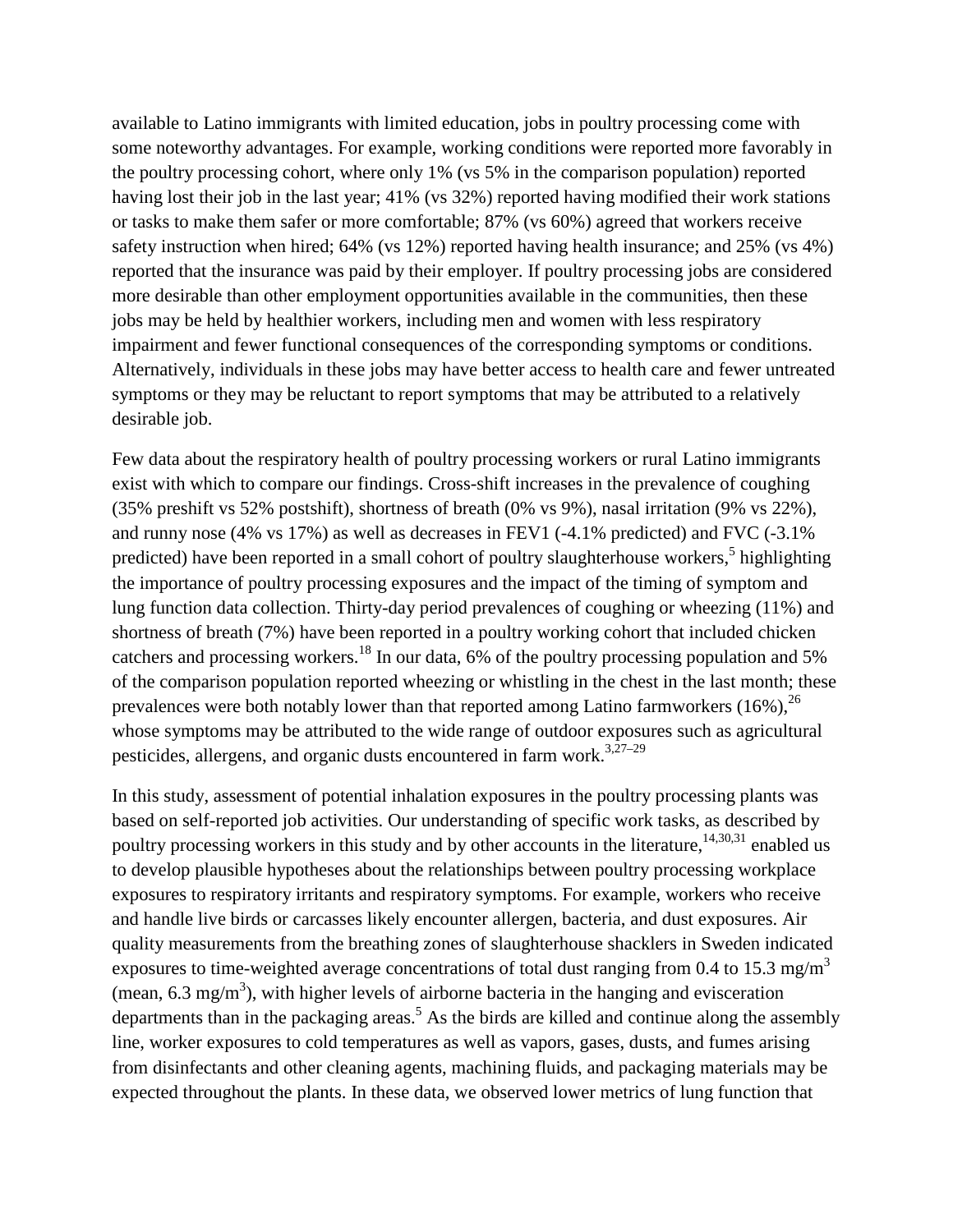support one task-specific hypothesis: The use of cleaning agents in the poultry processing affects lung function. This finding supports and extends a growing body of evidence that occupational exposure to cleaning agents with irritant properties affects lung function.<sup>32,33</sup> If our use of selfreported work activities or groupings of activities incorrectly grouped workers with varying degrees of exposure, the resulting misclassification likely limited the ability of our analysis to detect other potential effects. Developing and implementing methods to improve the assessment of exposures, including concentrations, durations, mixtures, and the use of respiratory protection and ventilation, would improve our understanding of the degree to which workers encounter inhalation hazards in various poultry processing jobs.

These data illustrate the importance and feasibility of including spirometry as one component of a large occupational health study. In fact, on the basis of the respiratory symptoms alone, the data may be viewed as suggesting that poultry work is associated with a lower burden of respiratory symptoms, whereas in combination with the available lung function measurements they suggest that poultry processing work may affect lung function. By presenting sex-stratified data, we also show lower lung function measurements, as a percentage of predicted values, among women than among men. This finding would be expected if women in the study experienced other inhalation exposures, such as those encountered in cooking, cleaning, gardening, and other avocational activities that were not accounted for in our data. Sex-based differences in these exposures would result in differential misclassification affecting our analysis of nasal and respiratory symptoms and may explain the lower lung function measures observed among women.

There are few large population-based surveys focused on occupational exposures and respiratory health of the Latino workforce in the United States. In this study, working Latino adults were successfully recruited and enrolled into a research study focused on the health of workers in an industry in which investigators and other public health personnel have limited workplace access. The generally low prevalence of respiratory health symptoms in the poultry processing cohort suggests the influence of the healthy worker effect. If poultry processing jobs are more desirable than other employment opportunities available, then those who leave poultry processing work due to their respiratory health may be at a unique employment disadvantage because of their health. These findings justify efforts to evaluate and monitor the health of new employees and to reduce exposures to inhalation hazards in poultry processing.

#### **REFERENCES**

1. Linaker C, Smedley J. Respiratory illness in agricultural workers. Occup Med (Lond). 2002;52:451–459.

2. Omland O. Exposure and respiratory health in farming in temperate zones—a review of the literature. Ann Agric Environ Med. 2002;9:119–136.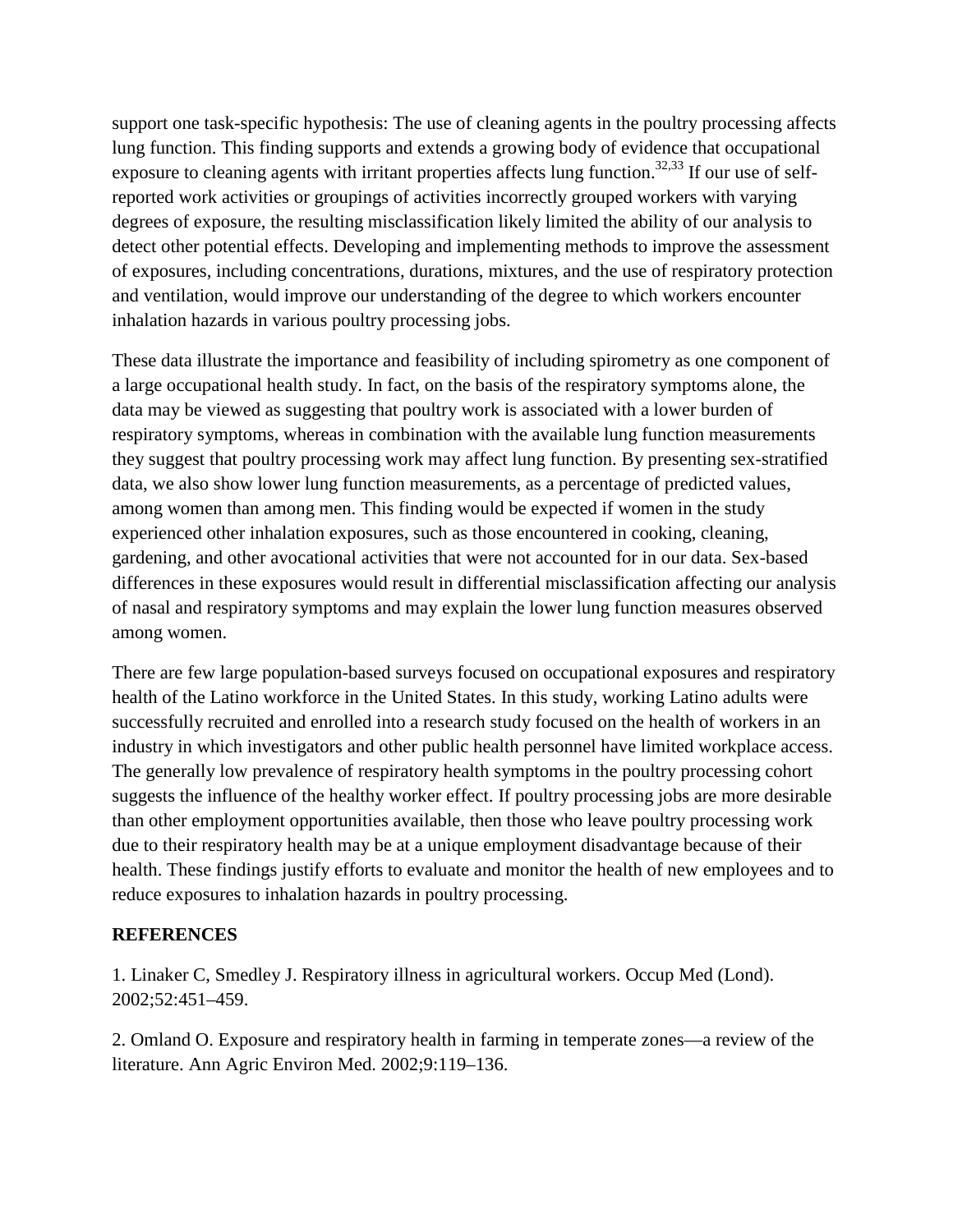3. Kirkhorn SR, Garry VF. Agricultural lung diseases. Environ Health Perspect. 2000;108(suppl 4):705–712.

4. Schenker M. Respiratory health hazards in agriculture. Am J Respir Crit Care Med. 1998;158:S1–S76.

5. Hagmar L, Schutz A, Hallberg T, Sjoholm A. Health effects of exposure to endotoxins and organic dust in poultry slaughter-house workers. Int Arch Occup Environ Health. 1990;62:159– 164.

6. Borghetti C, Magarolas R, Badorrey I, Radon K, Morera J, Monso E. [Sensitization and occupational asthma in poultry workers]. Med Clin (Barc). 2002;118:251–255.

7. Golbabaei F, Islami F. Evaluation of workers' exposure to dust, ammonia and endotoxin in poultry industries at the province of Isfahan, Iran. Ind Health. 2000;38:41–46.

8. Senthilselvan A, Beach J, Feddes J, Cherry N, Wenger I. A prospective evaluation of air quality and workers' health in broiler and layer operations. Occup Environ Med. 2010.

9. Rylander R, Carvalheiro MF. Airways inflammation among workers in poultry houses. Int Arch Occup Environ Health. 2006;79:487–490.

10. Kirychuk SP, Senthilselvan A, Dosman JA, et al. Respiratory symptoms and lung function in poultry confinement workers in Western Canada. Can Respir J. 2003;10:375–380.

11. Danuser B, Weber C, Kunzli N, Schindler C, Nowak D. Respiratory symptoms in Swiss farmers: an epidemiological study of risk factors. Am J Ind Med. 2001;39:410–418.

12. Rimac D, Macan J, Varnai VM, et al. Exposure to poultry dust and health effects in poultry workers: impact of mould and mite allergens. Int Arch Occup Environ Health. 2010;83:9–19.

13. National Institute for Occupational Safety and Health. Health hazard evaluation report. Cincinnati, OH: Department of Health and Human Services (NIOSH), Publication No. HETA 2000-0105-2794; 2000.

14. Hui YH, Guerrero-Legarreta I. Poultry-Processing Industry and eTool. In: Guerrero-Legarreta I, ed. Handbook of Poultry Science and Technology. Vol 1. Hoboken, NJ: John Wiley & Sons, Inc; 2010.

15. Newman CP, Palmer SR, Kirby FD, Caul EO. A prolonged outbreak of ornithosis in duck processors. Epidemiol Infect. 1992;108:203–210.

16. Laroucau K, Vorimore F, Aaziz R, Berndt A, Schubert E, Sachse K. Isolation of a new chlamydial agent from infected domestic poultry coincided with cases of atypical pneumonia among slaughterhouse workers in France. Infect Genet Evol. 2009;9:1240–1247.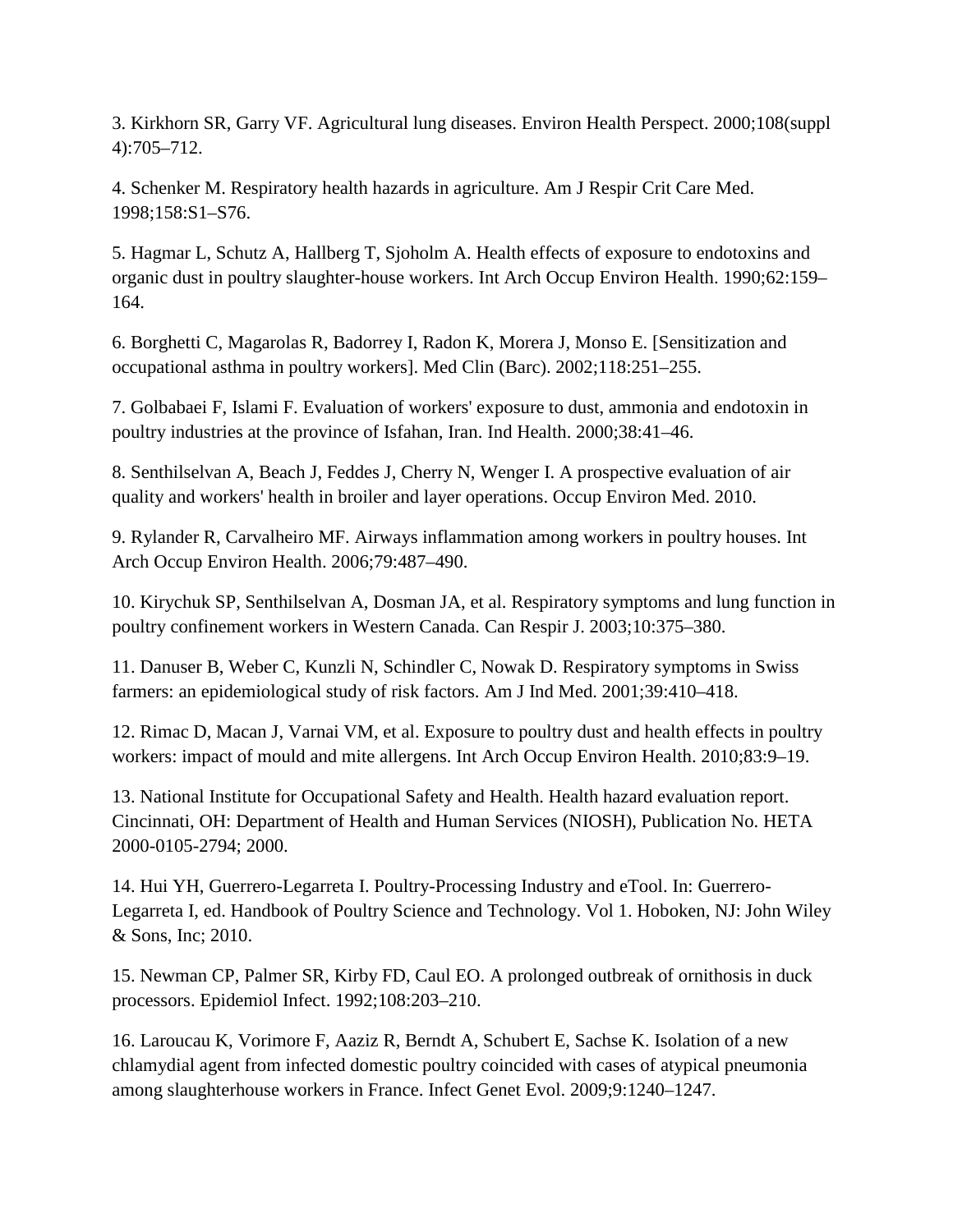17. Tiong A, Vu T, Counahan M, Leydon J, Tallis G, Lambert S. Multiple sites of exposure in an outbreak of ornithosis in workers at a poultry abattoir and farm. Epidemiol Infect. 2007;135:1184–1191.

18. Quandt SA, Grzywacz JG, Marin A, et al. Illnesses and injuries reported by Latino poultry workers in western North Carolina. Am J Ind Med. 2006;49:343–351.

19. Lipscomb HJ, Dement JM, Epling CA, Gaynes BN, McDonald MA, Schoenfisch AL. Depressive symptoms among working women in rural North Carolina: a comparison of women in poultry processing and other low-wage jobs. Int J Law Psychiatry. 2007;30:284–298.

20. Quandt SA, Schulz MR, Feldman SR, et al. Dermatological illnesses of immigrant poultryprocessing workers in North Carolina. Arch Environ Occup Health. 2005;60:165–169.

21. Lipscomb HJ, Epling CA, Pompeii LA, Dement JM. Musculoskeletal symptoms among poultry processing workers and a community comparison group: black women in low-wage jobs in the rural South. Am J Ind Med. 2007;50:327–338.

22. Susitaival P, Flyvholm MA, Meding B, et al. Nordic Occupational Skin Questionnaire (NOSQ-2002): a new tool for surveying occupational skin diseases and exposure. Contact Dermatitis. 2003;49:70–76.

23. Burney PG, Luczynska C, Chinn S, Jarvis D. The European Community Respiratory Health Survey. Eur Respir J. 1994;7:954–960.

24. Miller MR, Crapo R, Hankinson J, et al. General considerations for lung function testing. Eur Respir J. 2005;26:153–161.

25. Hankinson JL, Odencrantz JR, Fedan KB. Spirometric reference values from a sample of the general U.S. population. Am J Respir Crit Care Med. 1999;159:179–187.

26. Mirabelli MC, Hoppin JA, Chatterjee AB, et al. Job activities and respiratory symptoms among farmworkers in North Carolina. Arch Environ Occup Health. 2011;66:178–182.

27. Schenker MB. Farming and asthma. Occup Environ Med. 2005;62:211–212.

28. Schenker MB, Farrar JA, Mitchell DC, et al. Agricultural dust exposure and respiratory symptoms among California farm operators. J Occup Environ Med. 2005;47:1157–1166.

29. Lee SA, Adhikari A, Grinshpun SA, McKay R, Shukla R, Reponen T. Personal exposure to airborne dust and microorganisms in agricultural environments. J Occup Environ Hyg. 2006;3:118–130.